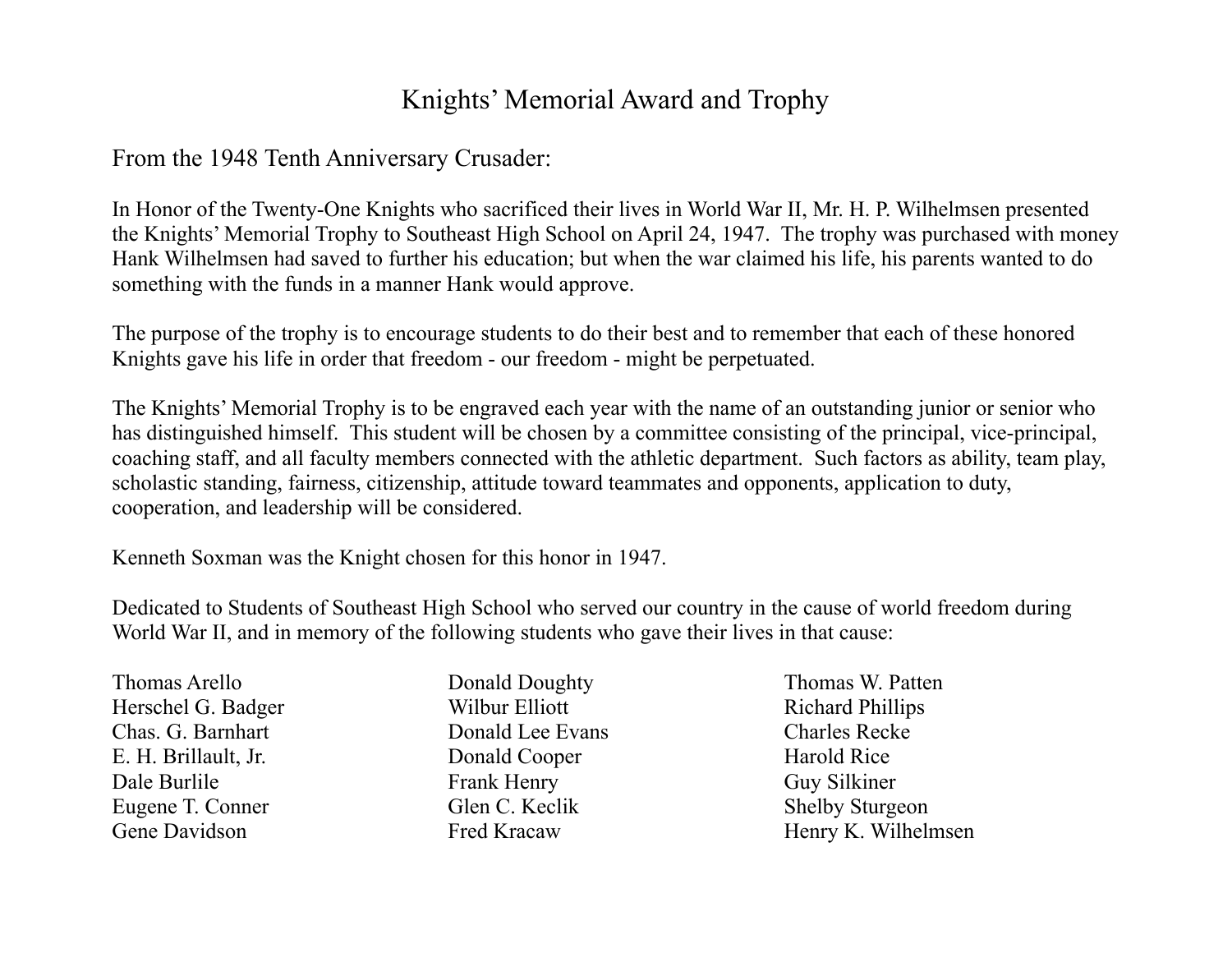| Year | <b>Knights Award</b>                       | <b>Ladyship Award</b>        |
|------|--------------------------------------------|------------------------------|
| 1947 | <b>Kenneth Soxman</b>                      |                              |
|      | 1948 Walter L. Peck                        |                              |
|      | 1949 Larry Gene Mack                       |                              |
|      | 1950 Edward Greg Bolch                     |                              |
| 1951 | <b>Richard N. Ellis</b>                    |                              |
|      | 1952 Ronald E. Davis                       |                              |
|      | 1953 Grover C. Wilcher                     |                              |
|      | 1954 John P. Cartwright                    |                              |
| 1955 | Don W. Hymer                               |                              |
|      | 1956 Mike Cartwright                       |                              |
|      | 1957 Charles Emil "Skip" Snyder            |                              |
|      | 1958 Tom Cartwright                        |                              |
|      | 1959 Richard B. Barnett                    | Nancy G. Renfer              |
|      | 1960 Robert Virgil Blaine                  | Sharon Kay Kaelson           |
| 1961 | <b>Robert Dean Rankin</b>                  | <b>Connie Kay Givens</b>     |
|      | 1962 Gordon E. Lyons, Jr.                  | <b>Carol Sue Ward</b>        |
| 1963 | <b>Dennis Markley Scott</b>                | <b>Cholly Anne Drake</b>     |
|      | 1964 Russel E. Washington & Jim L. Laffoon | <b>Susan Candace Hibbard</b> |
|      | 1965 Stephen H. Montee                     | Barbara Lynn Jackson         |
|      | 1966 Logan Oliver Sousley                  | <b>Cynthia Lee Bartlow</b>   |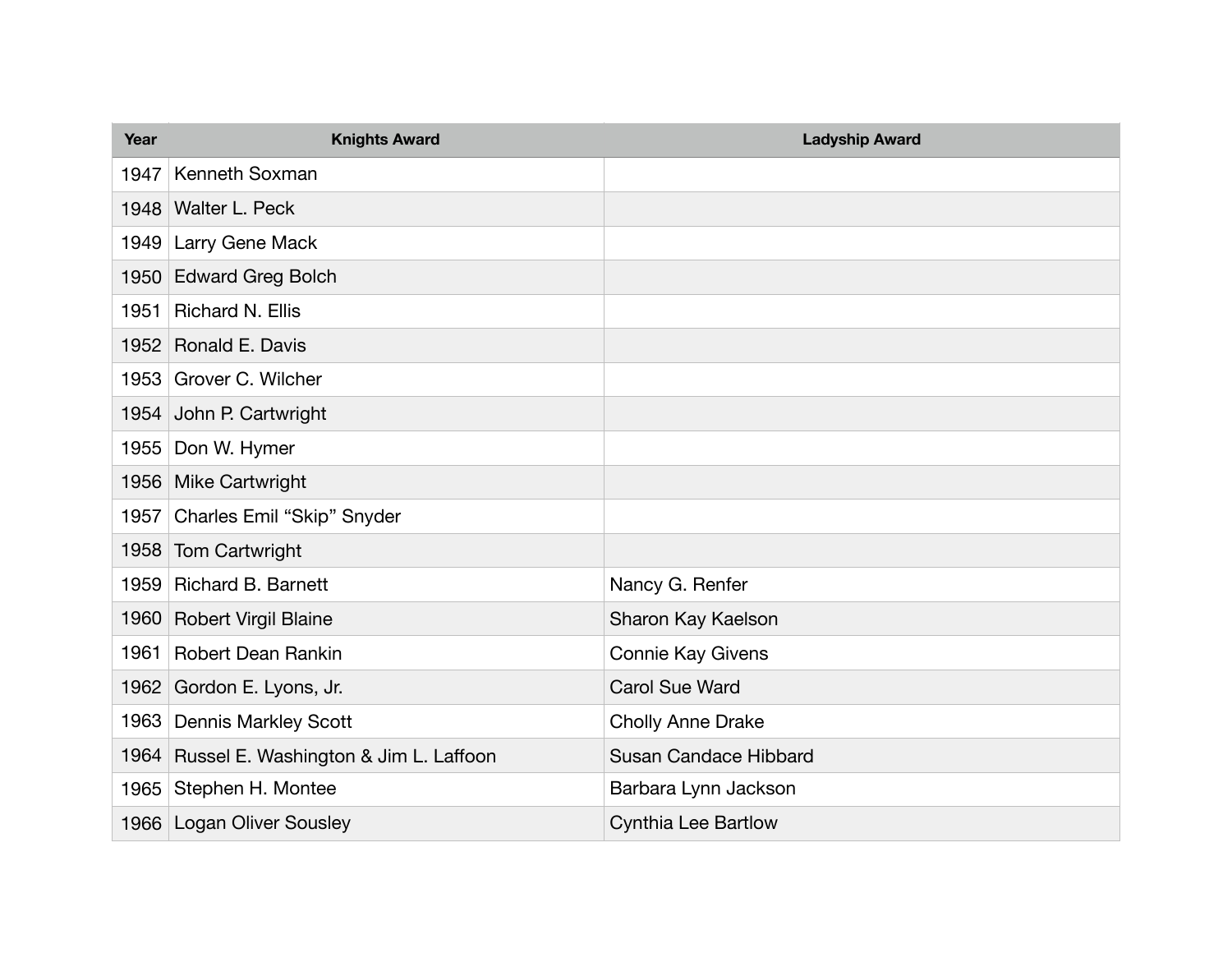| Year | <b>Knights Award</b>                       | <b>Ladyship Award</b>                                 |
|------|--------------------------------------------|-------------------------------------------------------|
| 1967 | David Earl Patterson                       | Patricia Sue Burks & Debra Jo Pickering               |
|      | 1968 Frank Carter Beck & Bruce Lamar Eston | Diana Lynn Horine                                     |
|      | 1969 Howard B. Sharp & Byron L. Schmidt    | Kathleen Joy Feeley                                   |
|      | 1970 Ned Stephens                          | Theresa Andrews & Cheryl Beatty                       |
| 1971 | Shannon Beard & John Williams              | Cheryl Austin & Paula Jacoby                          |
|      | 1972 Andrew Hudson                         | Janella Harrison                                      |
|      | 1973 Earl Everett                          | <b>Carla Matthews</b>                                 |
|      | 1974 William T. Hudson                     | Martha Werst                                          |
|      | 1975 Timothy Garrett                       | Bianca D. Lightfoot                                   |
|      | 1976 J. D. Hill & Lester Dickey            | Angela Pickett                                        |
|      | 1977 Willis Ware & Wayne Washington        | Chandra Graves, Sharon Denise Hayes, & Vicki Mitchell |
|      | 1978 Kelvin A. May                         | Denita Brooks                                         |
|      | 1979 Lynn May                              | Lisa Gray                                             |
|      | 1980 Richard Dixon                         | Cynthia Coby                                          |
| 1981 | <b>Vincent Williams</b>                    | Paula Lang                                            |
|      | 1982 Robert Hall                           | Alisa Jo Harrison                                     |
| 1983 | Danny Hilsinger                            | Marguerite Taylor & Tonya Barkley                     |
|      | 1984 Lorenzo Hicks                         | Cecelia Wright                                        |
|      | 1985 Reuben L. King                        |                                                       |
|      | 1986 Phillip King                          | DeTonya Childress & Angela M. Franklin                |
| 1987 |                                            | Erica Calhoun                                         |